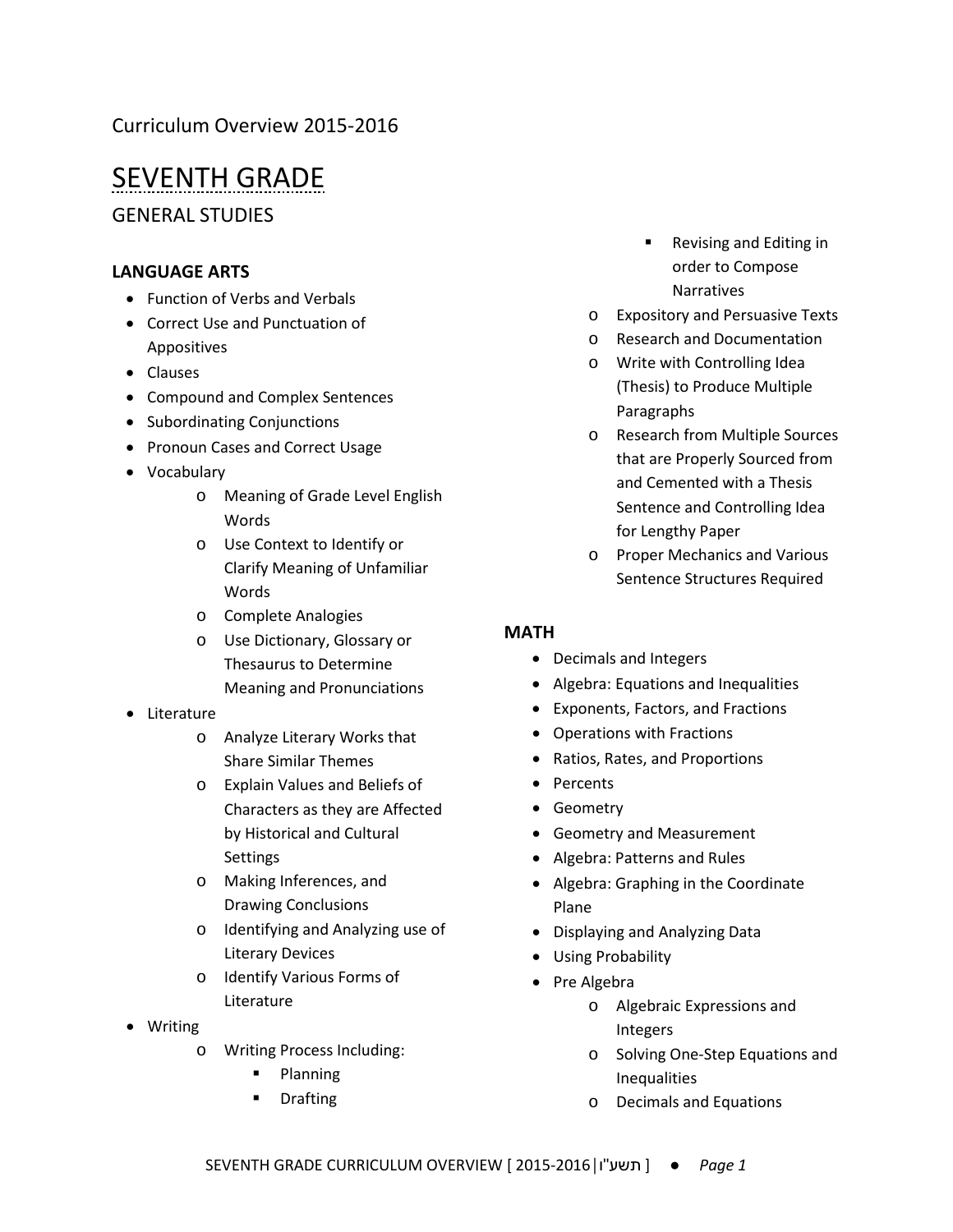- o Factors, Fractions, and Exponents
- o Operations with Fractions
- o Ratios, Proportions, and **Percents**
- o Solving Equations and Inequalities
- o Linear Functions and Graphing
- o Spatial Thinking
- o Area and Volume
- o Right Triangles in Algebra
- o Data Analysis and Probability
- o Nonlinear Functions and Polynomials

#### **SOCIAL STUDIES**

- History of Texas Early times to Present
- US History
- US Constitution
- US Free Enterprise System
- Geography
- Economics
- Citizenship

### **SCIENCE**

- Life Science
	- o Cell Anatomy and Function
	- o Body Systems
	- o Sensory Receptors
	- o Photosynthesis
	- o Energy Flow in Organisms
	- o Matter and Energy in Food Webs
	- o Organism Interaction, Competition and Predation in Ecosystems
	- o Ecosystem Changes in Biodiversity
	- o Reproduction and Variation
	- o Reproduction in Plants and Animals
- o Growth of Plants
- o Gene and Gene Mutations
- o Genetic Variation
- o Inheritance
- Physical Science
	- o Chemical Properties and Interactions
	- o Changes in Energy at the Molecular Level
	- o Energy Transfer in Temperature
	- o Characteristics of Chemical Reactions
	- o Modeling Conservation of Matter
	- o Energy in Chemical Reactions
	- o Kinetic and Potential Energy
	- o Thermal Energy Transfer
	- o Heat and Matter
	- o Energy Transfer in Motion
- Earth and Space
	- o Patterns of Motion
	- o The Universe
	- o The Solar System
	- o Earth, Sun and Moon System
	- o Formation of the Solar System
	- o Geologic History of Earth
	- o Seafloor Spreading

#### **TEXTS**

- Guidebook to Better English, Level 3
- Vocabulary Workshop, Level B
- Discoveries in Literature, Scott Foresman
- Novels
	- o *The Pearl*
	- o *Roll of Thunder, Hear My Cry*
	- o *Miracle Worker*